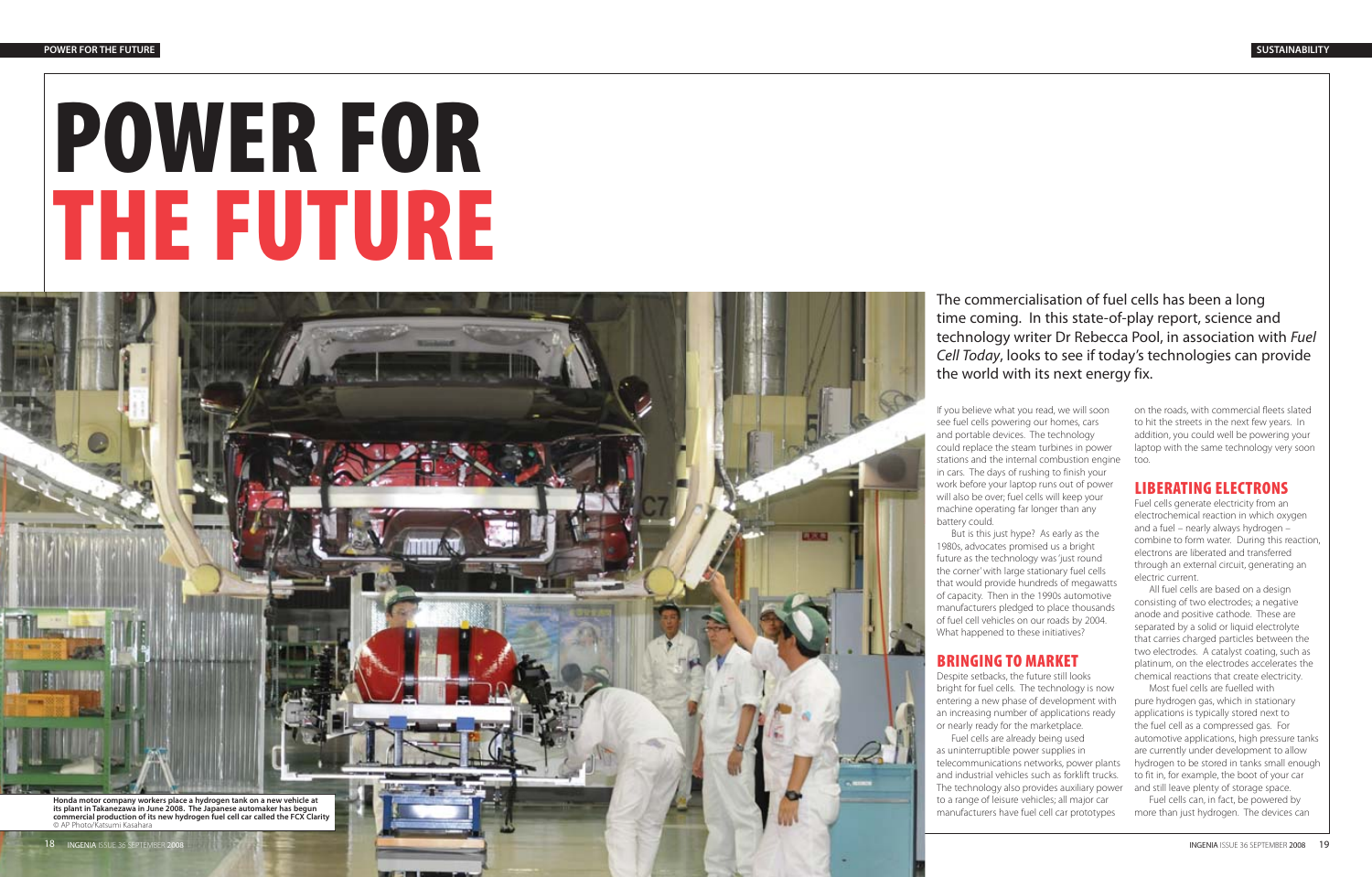use hydrogen-rich fuels, such as methanol, natural gas and other hydrocarbons. Unlike pure hydrogen, these fuels have to be passed through catalytic reformers that can extract hydrogen from the fuel ready for use in the cell.

# **BACK TO THE FUTURE**

Clearly the technology is already well established, so when did it all start? The fuel cell was invented by William Grove in 1845, although it was not until the space race of the 1960s that innovation really got under way. Sadly, however, the likes of the Apollo and the Gemini spacecraft could only provide a niche market, meaning technology development was limited.

The second phase, arguably marking the true beginning of fuel cell innovation, started in the 1980s. This time, excitement was almost exclusively supported by the military, so yet again very little commercial activity took place. Fast forward to 2008, however, and we see a very different scene.

The overwhelming majority of scientists now agree that our planet is undergoing climate change due to greenhouse gas emissions from power generation, transport, agricultural and industrial processes. As a result, governments worldwide are developing new ways to cut emissions.

Take the recent European Commission energy policy in which greenhouse gas emissions are to be reduced by 20%, by 2020. Under the policy, some member states will have to make serious adjustments to the ways in which they generate energy. As a result, such policies are driving the current development of fuel cells.

To date, six mainstream fuel cell designs exist, four of which are already commercially available. Each is classified according to its electrolyte and works in its own particular way that's suited to specific applications (table 1).

# **FUEL CELLS FOR SALE**

The phosphoric acid fuel cell (PAFC) is the most commercially developed type of fuel cell and is already powering many commercial premises. The device consists of electrodes made of a finely dispersed platinum catalyst and a silicon carbide structure that holds the phosphoric acid electrolyte. Typical electrical power exceeds 200kW and operating temperatures reach 200°C.

In contrast, polymer electrolyte membrane (PEM) fuel cells – also commercially available – use a polymeric membrane as the electrolyte and have platinum electrodes. The cells can only operate up to 80°C but produce power from just watts to 1MW, and make the best candidates for automotive and stationary power applications.

Direct methanol fuel cells have a very similar structure to the PEM fuel cell with the electrolyte being a polymer membrane. However, a catalyst on the cell's anode draws hydrogen from liquid methanol, eliminating the need for the fuel reformer. As a result, pure methanol is used as the fuel. These fuel cells are already used as commercially available auxiliary power units, mobile phones and laptops.

Molten carbonate fuel cells (MCFC) have also hit the market place finding use

in the distributed generation sector either as combined heat and power (CHP) units or power plants. The electrolyte is a molten carbonate salt and the cell has the potential to be fuelled with coal-derived gases, methane or natural gas. While their 60% efficiencies don't yet rival the 90% figures of steam turbines, these values can rise to 80% if waste heat is utilised.

# **FUEL CELLS IN DEVELOPMENT**

In the final stages of development we see solid oxide fuel cells. These are poised to generate electricity and heat in industrial settings as well as provide auxiliary power in vehicles such as the cabs of lorries. They use a solid ceramic electrolyte, such as zirconium oxide stabilised with yttrium oxide, and operate at 800 to 1000°C. Current efficiencies are in the region of 60%.

Alkaline fuel cells (AFC) are still under research and development. Here, an alkaline



To date, six mainstream fuel cell designs exist, four of which are already commercially available. Each is classified according to its electrolyte...

**Table 1: Today's fuel cells provide different properties and are suited to a range of applications Below left to right: Schematics showing the different processes of fuel cells**







|                                                   | AFC                                       | <b>DMFC</b>         | <b>MCFC</b>                               | <b>PAFC</b>                                 | <b>PEM</b>                           | <b>SOFC</b>         |
|---------------------------------------------------|-------------------------------------------|---------------------|-------------------------------------------|---------------------------------------------|--------------------------------------|---------------------|
| Electrolyte                                       | Potassium<br>Hydroxide                    | Polymer<br>Membrane | Immobilised<br>Liquid Molten<br>Carbonate | Immobilised<br>Liquid<br>Phosphoric<br>Acid | lon<br>Exchange<br>Membrane          | Ceramic             |
| Operating<br>Temperature                          | 60-90°C                                   | 60-130°C            | 650°C                                     | $200^{\circ}$ C                             | 80°C                                 | 1000°C              |
| Efficiency                                        | $45 - 60%$                                | 40%                 | 45-60%                                    | 35-40%                                      | 40-60%                               | 50-65%              |
| <b>Typical</b><br>Electrical<br>Power             | Up to 20kW                                | $<$ 10 $k$ W        | $>$ 250 $kW$                              | $> 200$ kW                                  | Up to 1<br><b>MW</b>                 | Up to 200<br>kW     |
| Possible<br>Applications                          | Spacecraft,<br>stationary<br>applications | Portable,<br>APU    | Power<br>stations                         | Power<br><b>Stations</b>                    | Vehicles.<br>stationary,<br>portable | Stationary<br>Power |
| Units<br>Shipped in<br>Commercial<br>Applications | <100                                      | >1000               | ~100                                      | ~100                                        | >1000                                | < 100               |